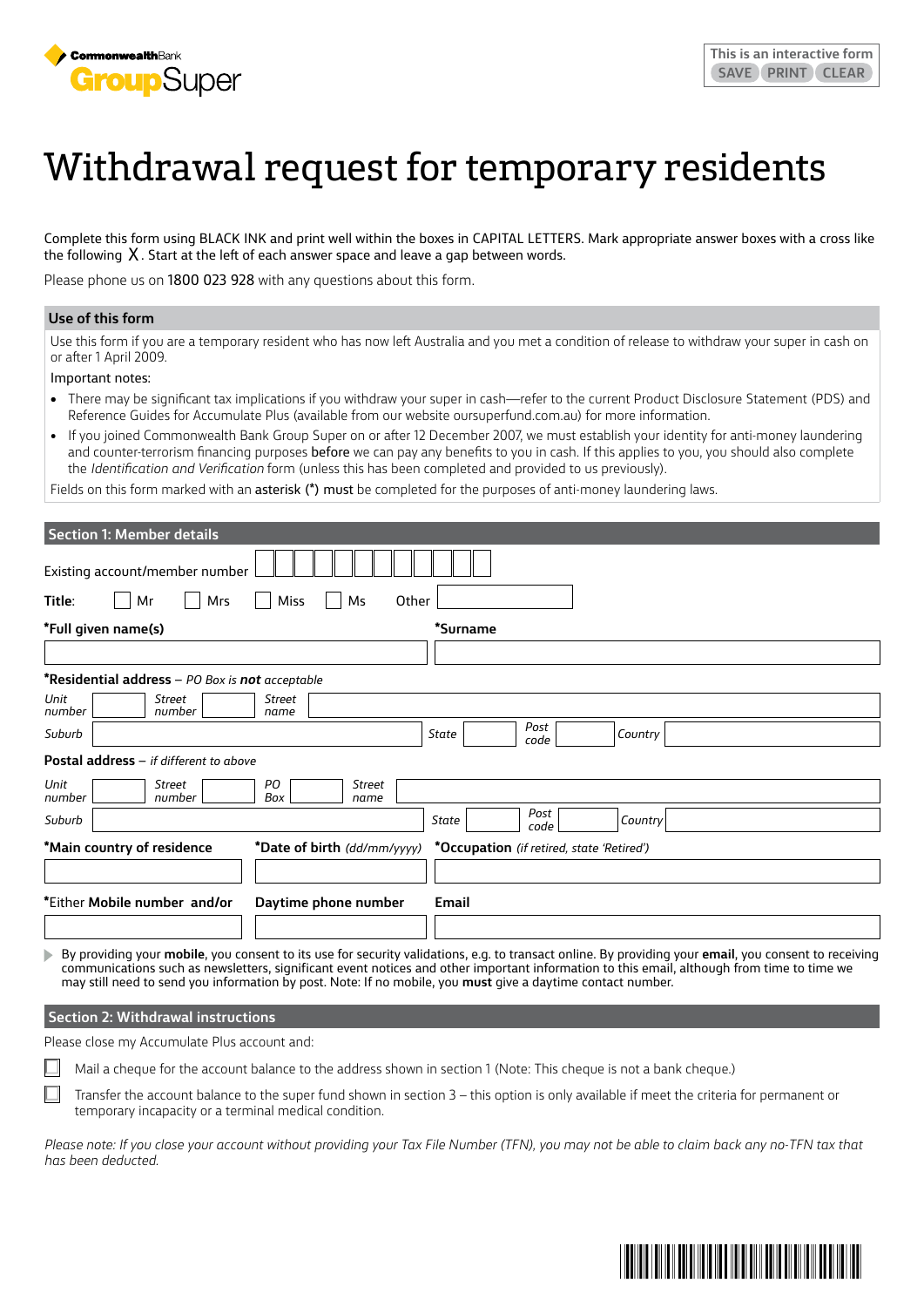| You should only complete this section if you meet the criteria for permanent or temporary incapacity or a terminal medical condition. If none                                                                                                                                                                                                                                                                                                                                                     |
|---------------------------------------------------------------------------------------------------------------------------------------------------------------------------------------------------------------------------------------------------------------------------------------------------------------------------------------------------------------------------------------------------------------------------------------------------------------------------------------------------|
| of these apply to you, your benefit must be paid to you by cheque.                                                                                                                                                                                                                                                                                                                                                                                                                                |
| <b>Details of transfer 1</b>                                                                                                                                                                                                                                                                                                                                                                                                                                                                      |
| Please indicate the amount of this withdrawal request that is to be transferred to this superannuation fund:                                                                                                                                                                                                                                                                                                                                                                                      |
| \$<br>Full amount of withdrawal<br>Partial amount:<br>0R                                                                                                                                                                                                                                                                                                                                                                                                                                          |
| Superannuation institution or fund name                                                                                                                                                                                                                                                                                                                                                                                                                                                           |
|                                                                                                                                                                                                                                                                                                                                                                                                                                                                                                   |
| <b>Fund ABN or SPIN</b><br>Account or member number<br>Postal address of fund                                                                                                                                                                                                                                                                                                                                                                                                                     |
| PO<br>Unit<br>Street<br>Street                                                                                                                                                                                                                                                                                                                                                                                                                                                                    |
| Box<br>number<br>number<br>name<br>Post                                                                                                                                                                                                                                                                                                                                                                                                                                                           |
| Suburb<br>Country<br>State<br>code                                                                                                                                                                                                                                                                                                                                                                                                                                                                |
| Fund contact number                                                                                                                                                                                                                                                                                                                                                                                                                                                                               |
| <b>Details of transfer 2</b>                                                                                                                                                                                                                                                                                                                                                                                                                                                                      |
| Please indicate the amount of this withdrawal request that is to be transferred to this superannuation fund:                                                                                                                                                                                                                                                                                                                                                                                      |
| Full amount of withdrawal<br>0R<br>Partial amount:                                                                                                                                                                                                                                                                                                                                                                                                                                                |
| Superannuation institution or fund name                                                                                                                                                                                                                                                                                                                                                                                                                                                           |
|                                                                                                                                                                                                                                                                                                                                                                                                                                                                                                   |
| <b>Fund ABN or SPIN</b><br>Account or member number                                                                                                                                                                                                                                                                                                                                                                                                                                               |
| <b>Postal address of fund</b><br>PO<br>Street<br>Street<br>Unit                                                                                                                                                                                                                                                                                                                                                                                                                                   |
| Box<br>number<br>number<br>name<br>Post                                                                                                                                                                                                                                                                                                                                                                                                                                                           |
|                                                                                                                                                                                                                                                                                                                                                                                                                                                                                                   |
| Suburb<br>Country<br>State<br>code                                                                                                                                                                                                                                                                                                                                                                                                                                                                |
| <b>Fund contact number</b>                                                                                                                                                                                                                                                                                                                                                                                                                                                                        |
|                                                                                                                                                                                                                                                                                                                                                                                                                                                                                                   |
|                                                                                                                                                                                                                                                                                                                                                                                                                                                                                                   |
| Section 4: Tax file number notification (TFN)<br>I acknowledge that:                                                                                                                                                                                                                                                                                                                                                                                                                              |
| • My provision, and the fund's receipt, of my TFN is authorised under the Superannuation Industry (Supervision) Act 1993.<br>• If I provide my TFN to the fund, it will be used only for legal purposes, which may include finding, identifying and amalgamating my<br>superannuation benefits where other information is insufficient, calculating tax on any super benefits or contributions and providing<br>information to the Commissioner of Taxation. These purposes may change in future. |
| I do not have to supply my TFN, and if I choose not to it is not an offence. However, if I don't provide my TFN, I acknowledge that:<br>• More tax may become payable on my taxable super contributions and benefits.<br>• The fund may be required to refund any member contributions to me within 30 days less taxes, fees and costs and insurance premiums and                                                                                                                                 |
| reduced or increased for market movements.                                                                                                                                                                                                                                                                                                                                                                                                                                                        |
| • In the future it may be more difficult to locate or amalgamate my super benefits.<br>If I provide my TFN to the fund, the fund may provide it to another super fund trustee or Retirement Savings Account provider to whom my<br>benefits are to be transferred, unless I request you not to do so in writing. In all other respects my TFN will be treated as confidential.                                                                                                                    |
| I have provided my TFN to the fund previously.<br>My TFN is:<br>0R                                                                                                                                                                                                                                                                                                                                                                                                                                |
| Refer to the current PDS and Reference Guides for information on the tax that may apply to your withdrawal.                                                                                                                                                                                                                                                                                                                                                                                       |